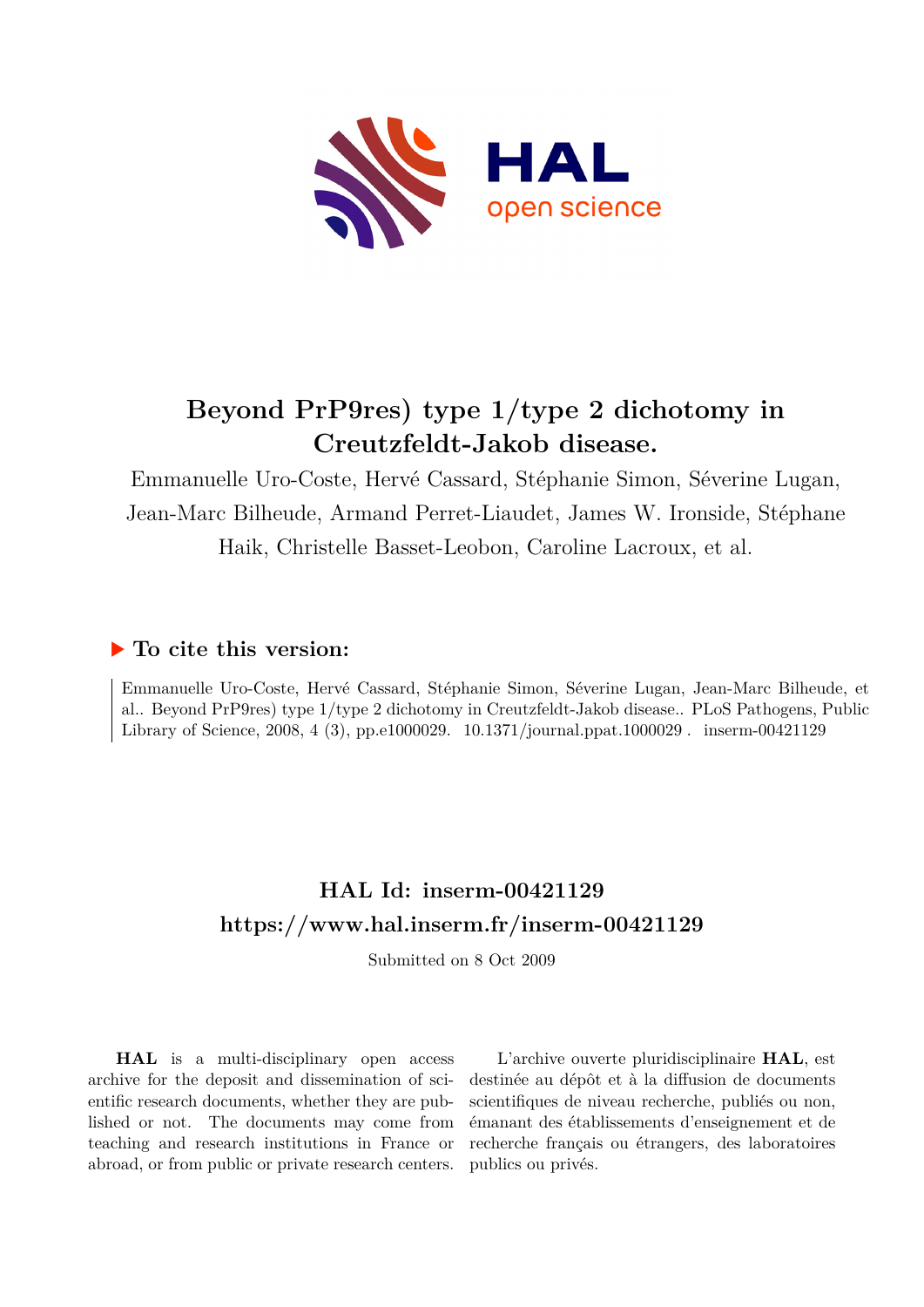# Beyond PrPres Type 1/Type 2 Dichotomy in Creutzfeldt-Jakob Disease

Emmanuelle Uro-Coste<sup>19</sup>, Hervé Cassard<sup>29</sup>, Stéphanie Simon<sup>3</sup>, Séverine Lugan<sup>2</sup>, Jean-Marc Bilheude<sup>4</sup>, Armand Perret-Liaudet<sup>5</sup>, James W. Ironside<sup>6</sup>, Stéphane Haik<sup>7,8</sup>, Christelle Basset-Leobon<sup>1</sup>, Caroline Lacroux<sup>2</sup>, Katell Peoch'<sup>9</sup>, Nathalie Streichenberger<sup>5</sup>, Jan Langeveld<sup>10</sup>, Mark W. Head<sup>6</sup>, Jacques Grassi<sup>3</sup>, Jean-Jacques Hauw<sup>8</sup>, Francois Schelcher<sup>2</sup>, Marie Bernadette Delisle<sup>1</sup>, Olivier Andréoletti<sup>2</sup>\*

1 INSERM U858, Institut de Médecine Moléculaire de Rangueil and Service d'Anatomie Pathologique et Histologie-Cytologie, C.H.U. Rangueil, Toulouse, France, 2 UMR Institut National de la Recherche Agronomique (INRA)/Ecole Nationale Vétérinaire de Toulouse (ENVT) 1225, Interactions Hôtes Agents Pathogènes, ENVT, Toulouse, France, 3 Commissariat à l'Energie Atomique (CEA), Service de Pharmacologie et d'Immunologie, DRM, CEA/Saclay, Gif sur Yvette, France, 4 Bio-Rad, Research and Development Department, Marnes-la-Coquette, France, 5 Hôpital Neurologique, Services de Neurochimie et de Pathologie, Bron, France, 6 National Creutzfeldt-Jakob Disease Surveillance Unit, Division of Pathology, University of Edinburgh, Western General Hospital, Edinburgh, United Kingdom, 7 INSERM, Equipe Avenir, Maladies à Prions chez l'Homme, Paris, France, 8 Neuropathology Laboratory, Salpêtrière Hospital, AP-HP, Paris, France, 9 Service de Biochimie et Biologie Moléculaire, Hôpital Lariboisière, Paris (Laboratoire associé au CNR "ATNC") et EA 3621 Faculté de Pharmacie, Paris, France, 10 Central Institute for Animal Disease Control CIDC-Lelystad, Lelystad, The Netherlands

## Abstract

Sporadic Creutzfeldt-Jakob disease (sCJD) cases are currently subclassified according to the methionine/valine polymorphism at codon 129 of the PRNP gene and the proteinase K (PK) digested abnormal prion protein (PrP<sup>rt</sup> identified on Western blotting (type 1 or type 2). These biochemically distinct PrP<sup>res</sup> types have been considered to represent potential distinct prion strains. However, since cases of CJD show co-occurrence of type 1 and type 2 PrP<sup>res</sup> in the brain, the basis of this classification system and its relationship to agent strain are under discussion. Different brain areas from 41 sCJD and 12 iatrogenic CJD (iCJD) cases were investigated, using Western blotting for PrP<sup>res</sup> and two other biochemical assays reflecting the behaviour of the disease-associated form of the prion protein ( $Pr^{SC}$ ) under variable PK digestion conditions. In 30% of cases, both type 1 and type 2 PrP<sup>res</sup> were identified. Despite this, the other two biochemical assays found that PrP<sup>Sc</sup> from an individual patient demonstrated uniform biochemical properties. Moreover, in sCJD, four distinct biochemical PrP<sup>Sc</sup> subgroups were identified that correlated with the current sCJD clinico-pathological classification. In iCJD, four similar biochemical clusters were observed, but these did not correlate to any particular PRNP 129 polymorphism or western blot PrP<sup>res</sup> pattern. The identification of four different PrP<sup>Sc</sup> biochemical subgroups in sCJD and iCJD, irrespective of the PRNP polymorphism at codon 129 and the PrP<sup>res</sup> isoform provides an alternative biochemical definition of PrP<sup>Sc</sup> diversity and new insight in the perception of Human TSE agents variability.

Citation: Uro-Coste E, Cassard H, Simon S, Lugan S, Bilheude J-M, et al. (2008) Beyond PrP<sup>res</sup> Type 1/Type 2 Dichotomy in Creutzfeldt-Jakob Disease. PLoS Pathog 4(3): e1000029. doi:10.1371/journal.ppat.1000029

Editor: David Westaway, University of Alberta, Canada

Received September 14, 2007; Accepted January 7, 2008; Published March 14, 2008

Copyright: @ 2008 Uro-Coste et al. This is an open-access article distributed under the terms of the Creative Commons Attribution License, which permits unrestricted use, distribution, and reproduction in any medium, provided the original author and source are credited.

Funding: This study was financially supported by the "GIS prion" (French Research Ministry) and the Midi-Pyrénées Region.

Competing Interests: The authors have declared that no competing interests exist.

\* E-mail: o.andreoletti@envt.fr

. These authors contributed equally to this work.

### Introduction

Transmissible spongiform encephalopathies (TSE) are neurodegenerative disorders affecting a large spectrum of mammalian species that share similar characteristics, including a long incubation period (which in man may be measured in decades) and a progressive clinical course resulting in death [1].

The most common form of human TSE is an idiopathic disorder named sporadic Creutzfeldt-Jakob disease (sCJD). sCJD is not a uniform disorder in terms of its clinical and neuropathological phenotype. It remains unclear whether this variability is related to variations in the causative TSE agent strains, or to the influence of the methionine/valine polymorphism at codon 129 of the  $PRNP$  [2,3].

A key event in the pathogenesis of TSE is the conversion of the normal cellular prion protein  $(\text{PrP}^C)$ , which is encoded by the

 $PRNP$  gene) into an abnormal disease-associated isoform ( $PrP^{Sc}$ ) in tissues of infected individuals. Conversion of PrPC into PrP<sup>Sc</sup> is a post-translational process involving structural modifications of the protein and resulting in a higher  $\beta$ -sheet content [4].  $PrP^C$ is completely degraded after controlled digestion with proteinase K (PK) in the presence of detergents.  $PrP^{Sc}$  is N-terminally truncated under such conditions, resulting in a PK resistant core, termed  $PrP<sup>res</sup>$  [5].  $PrP<sup>res</sup>$ , also named  $PrP$  27–30, is a disease marker for TSE and the presence of PrP<sup>Sc</sup> seems to correlate with infectivity [5,6]. According to the prion hypothesis, PrP<sup>Sc</sup> is the infectious agent in TSE [7] and, in the last decades, several lines of evidence have indicated that particular biochemical properties of PrP<sup>Sc</sup>, such as solubility in N-lauroylsarcosine, PK resistance and electromobility in western blotting (WB) can be used to distinguish between different prion agents or strains [8,9].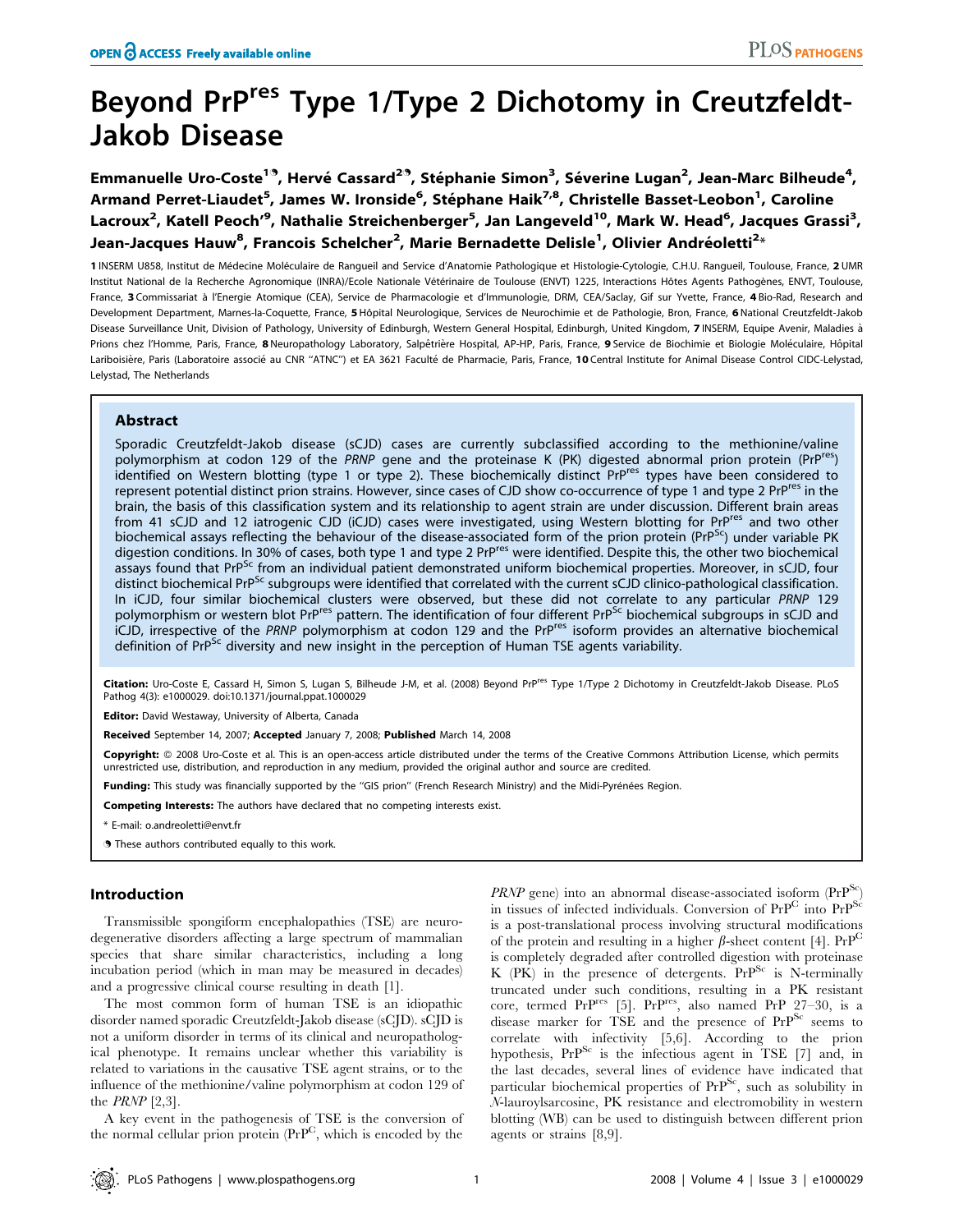#### Author Summary

Prion diseases are transmissible neurodegenerative disorders characterized by accumulation of an abnormal isoform (PrP<sup>Sc</sup>) of a host-encoded protein (PrP<sup>C</sup>) in affected tissues. According to the prion hypothesis,  $PrP^{Sc}$  alone constitutes the infectious agent. Sporadic Creutzfeldt-Jakob disease (sCJD) is the commonest human prion disease. Although considered as a spontaneous disorder, the clinicopathological phenotype of sCJD is variable and substantially influenced by the methionine/valine polymorphism at codon 129 of the prion protein gene (PRNP). Based on these clinicopathological and genetic criteria, a subclassification of sCJD has been proposed. Here, we used two new biochemical assays that identified four distinct biochemical PrP<sup>Sc</sup> subgroups in a cohort of 41 sCJD cases. These subgroups correlate with the current sCJD subclassification and could therefore represent distinct prion strains. Iatrogenic CJD (iCJD) occurs following presumed accidental human-to-human sCJD transmission. Our biochemical investigations on 12 iCJD cases from different countries found the same four subgroups as in sCJD. However, in contrast to the sCJD cases, no particular correlation between the PRNP codon 129 polymorphism and biochemical PrP<sup>Sc</sup> phenotype could be established in iCJD cases. This study provides an alternative biochemical definition of PrP<sup>Sc</sup> diversity in human prion diseases and new insights into the perception of agent variability.

In sCJD, two major PrPres types have been described by WB: in type 1  $PrP<sup>res</sup>$ , the unglycosylated fragment is 21 kDa, while in type 2, the apparent molecular weight of this unglycosylated fragment is 19 kDa [3]. Protein N-terminal sequencing revealed that type 2 isoform derives from preferential cleavage of the protein during PK digestion at amino acid 97, while in type 1 preferential cleavage occurs at amino acid 82 [10]. sCJD cases can be subclassified according the PrP<sup>res</sup> isoform and the PRNP codon 129 methionine (M)/valine (V) polymorphism, resulting in 6 major subypes: MM1, MM2, MV1, MV2, VV1 and VV2. Interestingly, these subtypes appear to carry distinct pathological and clinical features, [2,3], and it has been proposed that type 1 and type 2 isoforms in sCJD might correspond to different TSE agent strains. However, the description of PrPres isoforms which appear to be distinct from type 1 and type 2, and the increasing number of reports describing the coexistence of type 1 and type 2 PrPres in different areas or the same area in the brain from a single sCJD patient, calls into questions the subclassification system described above in sCJD [11–14]. Here, in a large group of cases including 41 sCJD and 12 iCJD patients, we confirmed that type 1 and type 2 PrPres can be observed as a mixture in a substantial number of patients. However, using two novel assays described here, PrP<sup>Sc</sup> from these patients with mixed PrP<sup>res</sup> types are homogeneous irrespective of the brain area considered. Moreover, based on these novel PrP<sup>Sc</sup> biochemical properties, four distinct subgroups were observed in our cohort of sCJD patients. Similar findings were observed in iCJD cases from two countries and differing sources of infection.

### Materials and Methods

#### Cases Studied

A total of 41 French cases of sCJD, each of which had frozen tissue (2–4 g) available from preferentially 5 brain regions: (occipital, temporal and frontal cortex, cerebellum and the caudate

nucleus), were included in this study. All six currently defined classes of s-CJD patients (MM1-MM2-MV1-MV2-VV1-VV2) were represented in our panel (Table 1). Moreover, 12 cases of iatrogenic CJD (iCJD), linked to contamination by growth hormone (GH) or dura mater grafts, from patients originating either from United Kingdom (UK) or France, were also investigated (Table 1). None of the patients had a familial history of prion disease and, in each case, the entire PRNP coding sequence was analyzed, either by denaturating gradient gel electrophoresis and/or direct sequencing. All patients died from CJD during the period 1997–2004. Additionally, five cases of Alzheimer's disease were included as non-CJD controls.

In all cases, informed consent for research was obtained and the material used had appropriate ethical approval for use in this project.

#### Tissue Homogenate Preparation

For each sample, a 20% brain homogenate (weight/volume) in 5% glucose was prepared using a high-speed homogenizer (TeSeE Precess 48 system). The homogenates were then filtered through a 20 Gauge needle before storage at  $-80^{\circ}$ C.

## Western Blot PrP<sup>sc</sup> Banding Pattern

Various factors have been reported to influence the results of  $PrP<sup>res</sup>$  analysis by WB, including tissue pH and the effect of  $Cu<sup>2+</sup>$ ions [15–17]. In order to limit these factors, each homogenate was diluted a 100-fold in a single non-CJD control brain homogenate prior to further investigation.

A WB kit (TeSeE WB kit Bio-Rad) was used following the manufacturer's recommendations.

Three different monoclonal PrP-specific antibodies were used for PrP detection: Sha31 (1  $\mu$ g/ml) [18], 8G8 (4  $\mu$ g/ml) [19] and 12B2 (4 mg/ml) [20], which recognized the amino acid sequences YEDRYYRE (145–152), SQWNKPSK (97–104) and WGQGG (89–93) respectively. After incubation with goat anti-mouse IgG antibody conjugated to horseradish peroxidase, signal was visualized using the ECL western blotting detection system by enhanced chemiluminescent reaction (ECL, Amersham). Molecular weights were determined with a standard protein preparation (MagicMark, Invitrogen).

## PrP<sup>Sc</sup> Resistance ELISA

PrPSc detection was carried out using sandwich ELISA test (TeSeE CJD, Bio-Rad) used following the manufacturer's recommendations. The assay protocol includes a preliminary purification of the  $PrP^{Sc}$  (TeSeE purification kit) consisting in (i) digestion of  $PrP^{C}$  with PK, (ii) precipitation of  $PrP^{Sc}$  by buffer B and centrifugation, (iii) denaturation of  $PrP^{Sc}$  in buffer C at 100°C, before immuno-enzymatic detection. In this ELISA, the capture antibody 3B5 recognizes the octarepeat region of PrP [19], while the detection antibody 12F10 binds to the core part of the protein [18].

PK resistance of the PrP<sup>Sc</sup> portion recognized in the ELISA test was determined by measurement of the ELISA specific signal recovered from a series of homogenate aliquots digested with different concentrations of  $PK$  in buffer  $A'$  reagent (TeSeE Sheep/ Goat purification kit). Each sample was first diluted in normal brain homogenate (between 100- and 10,000-fold) until obtaining a signal between 1.5 and 2 absorbance units after digestion with  $50 \mu g/ml$  of PK. Triplicate of equilibrated samples were then submitted to a PK digestion with concentrations ranging from 50 to 500  $\mu$ g/ml, before PrP<sup>Sc</sup> precipitation and ELISA detection. Results were expressed as the percentage of residual signal when compared to the 50  $\mu$ g/ml PK digestion (lowest PK concentration). In each assay, two standardized controls (scrapie and BSE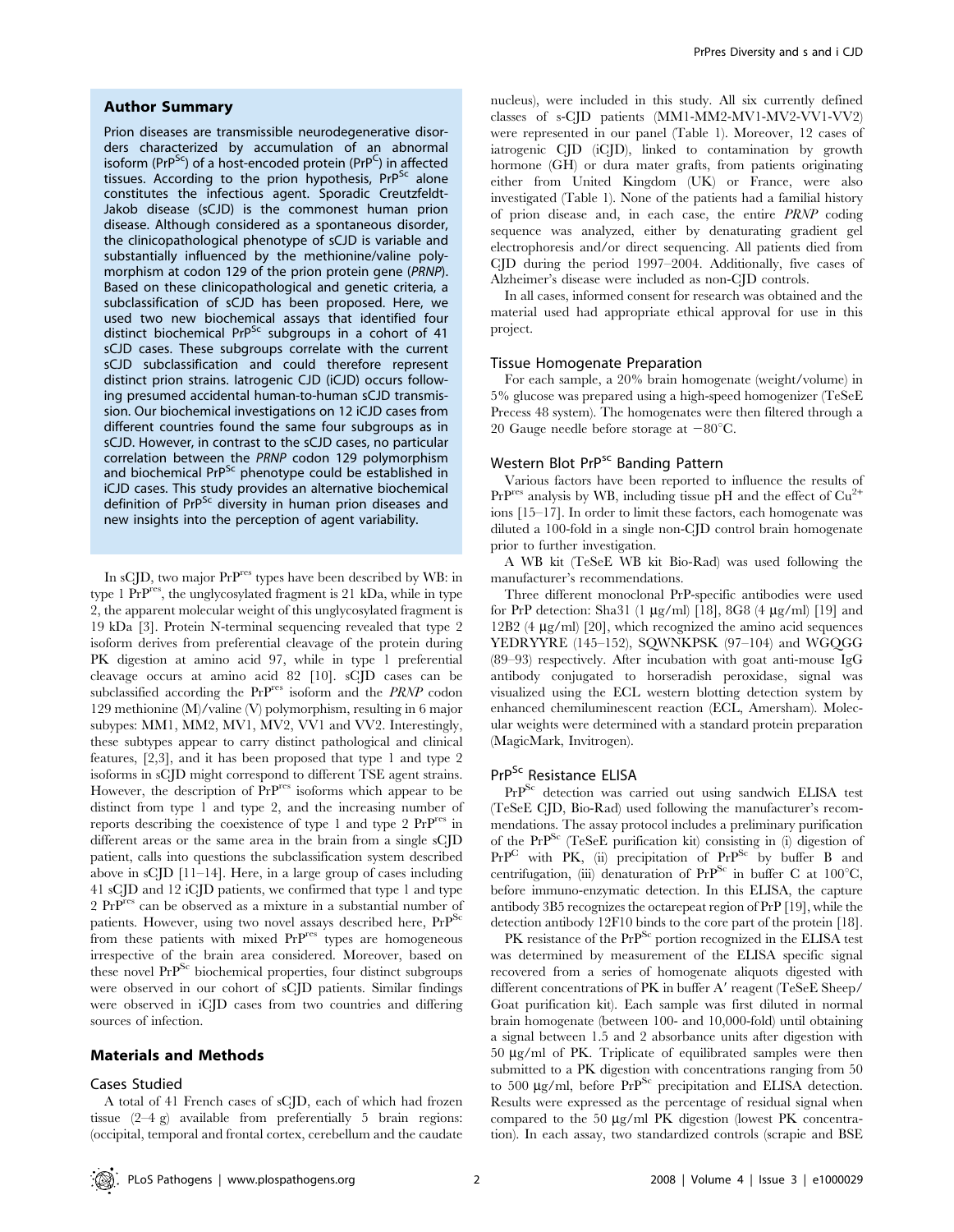Table 1. Abnormal PrP Properties as Assessed by Western Blot, PK Digestion ELISA and Strain Typing ELISA in 41 French Sporadic CJD Patients and 12 latrogenic CJD Patients<br>Originating either from France or the United Kingdo Table 1. Abnormal PrP Properties as Assessed by Western Blot, PK Digestion ELISA and Strain Typing ELISA in 41 French Sporadic CJD Patients and 12 Iatrogenic CJD Patients Originating either from France or the United Kingdom

| Codon 129    | 3F4 Type                              | Number                | Etiology        | Sha 31 Prf               | Pres WB type                                                                                                                                                               |                          |                                                                                                                                                                                                                                                                 |                          | Concentration (ug/ml) <sup>b</sup><br>20% Signal PK |             | Ratio in CEA Strain<br>Typing Test <sup>c</sup> |               | Groups<br>Prp <sup>Sc</sup> |
|--------------|---------------------------------------|-----------------------|-----------------|--------------------------|----------------------------------------------------------------------------------------------------------------------------------------------------------------------------|--------------------------|-----------------------------------------------------------------------------------------------------------------------------------------------------------------------------------------------------------------------------------------------------------------|--------------------------|-----------------------------------------------------|-------------|-------------------------------------------------|---------------|-----------------------------|
|              |                                       |                       |                 | Front Cor                | Caud Nucl.                                                                                                                                                                 | Cerebel                  | Occipt. Cort.                                                                                                                                                                                                                                                   | <b>Temp Cort</b>         | Mean-SD                                             | Min-Max     | Mean-SD                                         | Min-Max       |                             |
| MM           | $\overline{ }$                        | $n=11$                | ٩g              |                          | $\overline{\phantom{0}}$                                                                                                                                                   | $\overline{\phantom{0}}$ |                                                                                                                                                                                                                                                                 | $\overline{ }$           |                                                     | $>500$      | $0.20 - 0.02$                                   | $0.17 - 0.23$ | Group 1                     |
| MM           |                                       | $n=1$                 | ٩B              | $1+2$                    |                                                                                                                                                                            |                          |                                                                                                                                                                                                                                                                 |                          |                                                     |             |                                                 |               |                             |
| MM           |                                       | $n=1$                 | Sρ              | $\overline{\phantom{0}}$ |                                                                                                                                                                            | $1 + 2$                  |                                                                                                                                                                                                                                                                 |                          |                                                     |             |                                                 |               |                             |
| $\geqslant$  |                                       | $n=8$                 | ٩B              | $\overline{\phantom{0}}$ | $\overline{\phantom{0}}$                                                                                                                                                   |                          |                                                                                                                                                                                                                                                                 |                          |                                                     | $>500$      | $0.22 - 0.05$                                   | $0.18 - 0.32$ | Group 1                     |
| $\geq$       | $\sim$                                | $n=8$                 | ٩g              |                          | $\sim$                                                                                                                                                                     | $\sim$                   | $\sim$                                                                                                                                                                                                                                                          | $\sim$                   | $171.6 - 21.4$                                      | 139-193     | $1.76 - 0.2$                                    | $1.45 - 2.09$ | Group <sub>2</sub>          |
|              |                                       |                       |                 | $\sim$                   | $\overline{\phantom{0}}$                                                                                                                                                   | $\sim$                   | $\sim$                                                                                                                                                                                                                                                          | $\sim$                   |                                                     |             |                                                 |               |                             |
|              |                                       |                       |                 | $1+2$                    | $\overline{\phantom{a}}$                                                                                                                                                   | $\sim$                   | $\sim$                                                                                                                                                                                                                                                          | $\sim$                   |                                                     |             |                                                 |               |                             |
|              |                                       |                       |                 | $\sim$                   | $\sim$                                                                                                                                                                     | $\sim$                   | $\sim$                                                                                                                                                                                                                                                          | $\sim$                   |                                                     |             |                                                 |               |                             |
|              |                                       |                       |                 | $1 + 2$                  | $1+2$                                                                                                                                                                      | $\sim$                   | $1+2$                                                                                                                                                                                                                                                           | $1+2$                    |                                                     |             |                                                 |               |                             |
|              |                                       |                       |                 | $\sim$                   | $\sim$                                                                                                                                                                     | $\overline{\mathbf{c}}$  | $\sim$                                                                                                                                                                                                                                                          | $\overline{\mathbf{c}}$  |                                                     |             |                                                 |               |                             |
|              |                                       |                       |                 | $\sim$                   | $\sim$                                                                                                                                                                     | $\sim$                   | $\sim$                                                                                                                                                                                                                                                          | $\sim$                   |                                                     |             |                                                 |               |                             |
|              |                                       |                       |                 | $1 + 2$                  | $\sim$                                                                                                                                                                     | $\overline{ }$           | $1+2$                                                                                                                                                                                                                                                           | $\sim$                   |                                                     |             |                                                 |               |                             |
| $\gtrapprox$ | $\sim$                                | $n=8$                 | နှ              | $\sim$                   | $\overline{\phantom{a}}$                                                                                                                                                   | $\sim$                   | $1+2$                                                                                                                                                                                                                                                           | $\sim$                   | $164.3 - 13.7$                                      | 149-187     | $1.63 - 0.34$                                   | $1.23 - 2.05$ | Group <sub>2</sub>          |
|              |                                       |                       |                 | $\sim$                   | $\sim$                                                                                                                                                                     | $\sim$                   | $\sim$                                                                                                                                                                                                                                                          | $\sim$                   |                                                     |             |                                                 |               |                             |
|              |                                       |                       |                 | $1 + 2$                  | $\overline{\phantom{a}}$                                                                                                                                                   | $1 + 2$                  | $\sim$                                                                                                                                                                                                                                                          | $\sim$                   |                                                     |             |                                                 |               |                             |
|              |                                       |                       |                 | $1 + 2$                  | $1+2$                                                                                                                                                                      | $\sim$                   | $\sim$                                                                                                                                                                                                                                                          | $1 + 2$                  |                                                     |             |                                                 |               |                             |
|              |                                       |                       |                 | $\sim$                   | $\sim$                                                                                                                                                                     | $\sim$                   | $\sim$                                                                                                                                                                                                                                                          | $\sim$                   |                                                     |             |                                                 |               |                             |
|              |                                       |                       |                 | $\sim$                   | $1 + 2$                                                                                                                                                                    | $\overline{\phantom{0}}$ | $\sim$                                                                                                                                                                                                                                                          | $1+2$                    |                                                     |             |                                                 |               |                             |
|              |                                       |                       |                 | $\sim$                   | $1+2$                                                                                                                                                                      | $\overline{\phantom{0}}$ | $\sim$                                                                                                                                                                                                                                                          | $\sim$                   |                                                     |             |                                                 |               |                             |
|              |                                       |                       |                 | $\sim$                   | $\overline{\phantom{0}}$                                                                                                                                                   | $1 + 2$                  | $\sim$                                                                                                                                                                                                                                                          | $1+2$                    |                                                     |             |                                                 |               |                             |
| $\geq$       | $\overline{ }$                        | $n=1$                 | ٩B              | $\overline{\phantom{m}}$ | $\overline{\phantom{0}}$                                                                                                                                                   | $\overline{\phantom{0}}$ | $\overline{ }$                                                                                                                                                                                                                                                  | $\overline{\phantom{0}}$ | $268.3 - 17.4$                                      | 249-284     | $0.58 - 0.02$                                   | $0.56 - 0.60$ | Group <sub>3</sub>          |
| MM           | 2                                     | S<br>$\overline{n}$   | βç              | $\sim$                   | $\sim$                                                                                                                                                                     | $\sim$                   | $\sim$                                                                                                                                                                                                                                                          | $\sim$                   | $98.3 - 12.2$                                       | 87.4-117.2  | $3.25 - 0.35$                                   | $3.0 - 3.78$  | Group 4                     |
| MM           |                                       | $n=2$                 | DM <sup>a</sup> | $\overline{\phantom{m}}$ | $\mathbf{I}$                                                                                                                                                               |                          | $\mathbf{I}$                                                                                                                                                                                                                                                    |                          |                                                     | $>500$      |                                                 | $0.22 - 0.25$ | Group 1                     |
| MM           |                                       | $\mathsf{w}$<br>$n =$ | $\overline{5}$  | $\overline{\phantom{m}}$ | $\overline{\phantom{0}}$                                                                                                                                                   | $\overline{\phantom{0}}$ |                                                                                                                                                                                                                                                                 |                          | 282.1-28.6                                          | 259-301     | $0.64 - 0.06$                                   | $0.57 - 0.71$ | 3<br>Group 3                |
| $\gtrapprox$ | $\overline{\phantom{0}}$              | $n=2$                 | $\overline{5}$  | $\overline{\phantom{0}}$ | $\overline{\phantom{m}}$                                                                                                                                                   | $\mathsf{I}$             | $\mathbf{I}$                                                                                                                                                                                                                                                    |                          | $276 - 15.8$                                        | 263-289     |                                                 | $0.49 - 0.62$ | $\sim$<br>Group             |
| $\gtrapprox$ |                                       | $n = 1$               | $\overline{5}$  | $\overline{\phantom{m}}$ | $\overline{\phantom{0}}$                                                                                                                                                   |                          |                                                                                                                                                                                                                                                                 |                          | $162 - 4.3$                                         | 153-176     |                                                 | $1.28 - 1.84$ | $\sim$<br>Group 2           |
| $\gtrapprox$ | $\sim$                                | $n=1$                 | Ĵ٣              | $\sim$                   | $1+2$                                                                                                                                                                      | $1+2$                    | $\overline{\phantom{a}}$                                                                                                                                                                                                                                        | $\sim$                   | $174.4 - 13.3$                                      | 160-192     | $\overline{\phantom{a}}$                        | $1.04 - 1.35$ | $\sim$<br>Group 2           |
| $\geq$       | $\overline{ }$                        | $n = 1$               | ЫÓ              | $\overline{\phantom{0}}$ | $\overline{\phantom{0}}$                                                                                                                                                   | $\overline{\phantom{0}}$ | $\overline{ }$                                                                                                                                                                                                                                                  | $\overline{ }$           | $111.3 - 2.4$                                       | $109 - 113$ |                                                 | $3.0 - 4.75$  | Group 4                     |
| $\geq$       | $\sim$                                | $\sim$<br>$n =$       | 。<br>15         | $\sim$                   | $\overline{1}$                                                                                                                                                             | $\overline{1}$           | $\overline{1}$                                                                                                                                                                                                                                                  | $\overline{\phantom{a}}$ |                                                     | $165 - 177$ |                                                 | $1.38 - 1.45$ | Group <sub>2</sub>          |
|              |                                       |                       |                 |                          | Sp, Sporadic; DM, iatrogenic cases linked to dura mater grafts; GH, iatrogenic cases linked to growth hormone treatment.<br>"Patients originating from the United Kingdom. |                          | <sup>b</sup> Express the PK concentration for which, when increasing PK concentration, the ELISA Pr <sup>pcs</sup> signal reach an arbitrary cut-off value set at 20% of the signal observed with a PK concentration of 50 µg/ml.<br><sup>C</sup> Express the r |                          |                                                     |             |                                                 |               |                             |
|              | doi:10.1371/journal.ppat.1000029.t001 |                       |                 |                          |                                                                                                                                                                            |                          |                                                                                                                                                                                                                                                                 |                          |                                                     |             |                                                 |               |                             |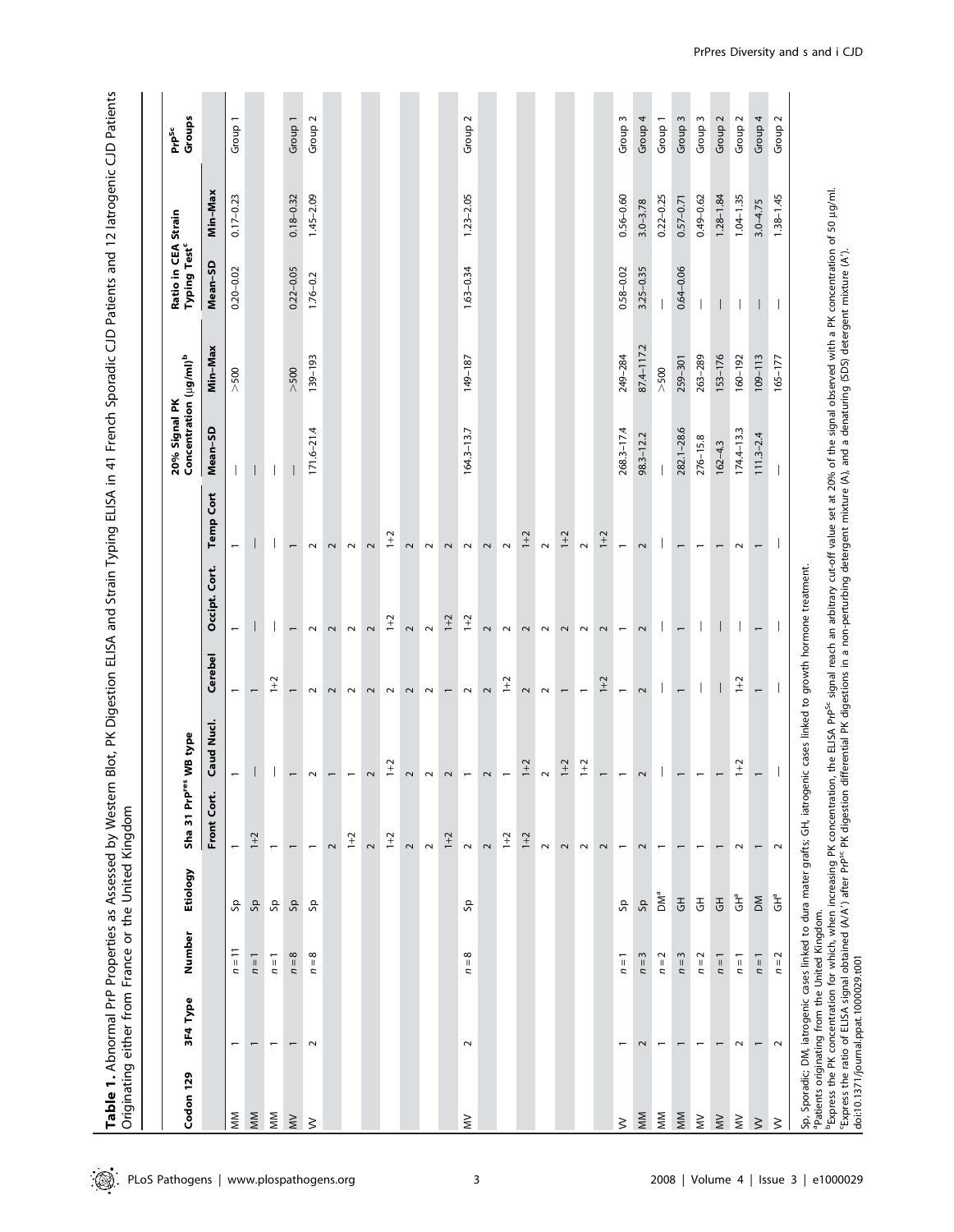

Figure 1. PrP<sup>res</sup> Profiles in sCJD Patients. (A) PrP<sup>res</sup> from cerebellum (lane 1), caudate nucleus (lane 2), frontal cortex (lane 3) and occipital cortex (lane 4) of a single MV patient was extracted and submitted to WB. Detection with antibody Sha31 reveals different PrPres profiles. (B–D) PrP<sup>res</sup> in cerebellum from seven different patients using Sha31 mAb (B), 8G8 mAb (C), and 12B2 mAb (D). Because of their epitope, Sha31 and 8G8 can detect both type 1 and type 2 PrP<sup>res</sup> while 12B2 detects type 1 only. Lane 1, MM patient; lane 2, MV patient; lane 3, VV patient; lane 4, MV patient; lane 5, MV patient; lane 6, VV patient; lane 7, MM patient; line 8, sheep BSE control. (E, F) PrP<sup>res</sup> profile in temporal cortex from three MV patients revealed by Sha31 mAb (E) or 12B2 mAb (F). doi:10.1371/journal.ppat.1000029.g001

from sheep) were used as an internal standard. About 20% of samples were randomly selected and submitted to two independent tests separated in time as to assess inter-assay variation.

## ''Strain Typing'' ELISA

The ELISA test used in this study was adapted from the Bio-Rad TeSeE test, validated at CEA for EU strain typing studies in ruminants and designed to distinguish BSE in sheep from scrapie. The principle was to measure conformational variations in PrP<sup>Sc</sup> by applying two differential PK digestions under the modification of detergent conditions (SDS sensitivity). For each sample, PK digestion was performed under two conditions: (i) two aliquots of 250  $\mu$ l of 20% homogenate were mixed either with 250  $\mu$ l of A reagent (TeSeE purification kit) containing 20  $\mu$ g of PK, (ii) with 250  $\mu$ l of A' reagent (N-lauroylsarcosine sodium salt 5% (W/V),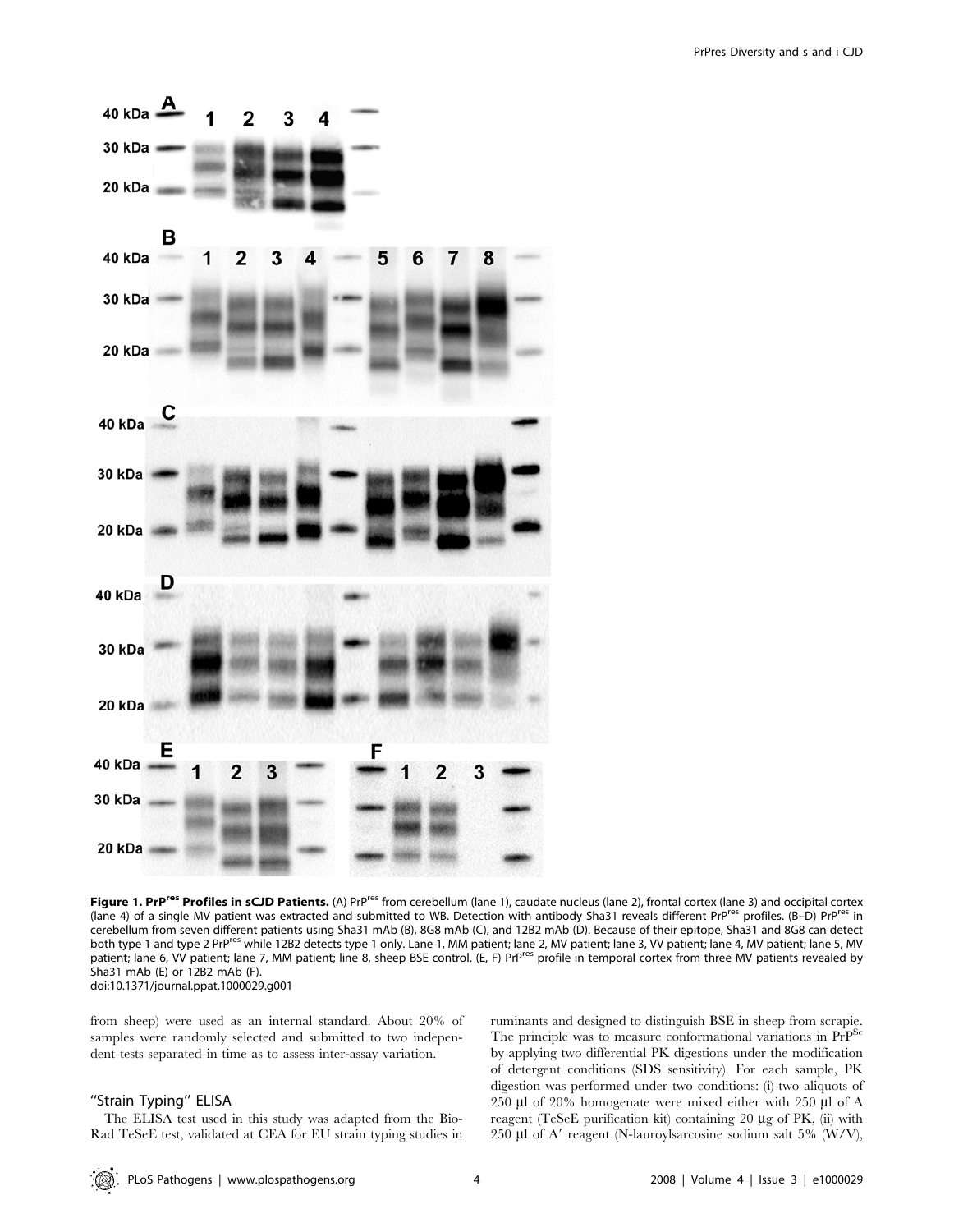

Figure 2. PrP<sup>res</sup> Profiles in iCJD Patients. PrP<sup>res</sup> (frontal cortex) was revealed in WB by antibodies Sha31 (A) and 12B2 (B). Lane 1, MM UK dura mater patient; lane 2, VV French dura mater patient; lane 3, MM GH French patient; lane 4, French MV GH patient; lane 5, MV UK GH patient; lane 6, VV UK GH patient. doi:10.1371/journal.ppat.1000029.g002

sodium dodecyl sulfate 5% (W/V) containing 55  $\mu$ g of PK, All the tubes were then mixed by inversion 10 times and incubated at  $37^{\circ}$ C (in a water bath) for exactly 15 min. Subsequently, 250 µl of reagent B (Bio-Rad purification kit)/PMSF (final concentration 4 mM) were added, mixed and the tubes were centrifuged for 5 minutes at 20,000 g at 20 $^{\circ}$ C. Supernatants were discarded and tubes dried by inversion onto an absorbent paper for 5 min. Each pellet was denatured for 5 min at  $100^{\circ}$ C with 25 µl of C reagent (Bio-Rad purification kit). The samples were diluted in 250  $\mu$ L of R6 buffer containing 4 mM of serine protease inhibitor AEBSF (4- 2-aminoethyl benzenesulfonyl fluoride hydrochloride), and, if desired, further serially diluted in R6 buffer. ELISA plates were then incubated for two hours at room temperature and, after three washes, antibody detection (TeSeE CJD, Bio-Rad) was added for two hours at  $4^{\circ}$ C. The ratio of the absorbance obtained in the two conditions  $(A/A')$  was calculated using appropriate dilutions providing absorbance measurements ranging from 0.5 to 2.5 absorbance units in A conditions. For each plate, the same three control samples (one MM1, one VV2 and one MM GH) were included. To avoid inter-assay variations, final results were expressed as a normalized ratio established by dividing the ratio obtained for the analyzed sample by the one obtained for a VV2 sample selected as standard.

## Results

#### Intra-Individual Variability of WB Banding Pattern

For each sCJD case,  $PrP^{res}$  profile was determined from five brain areas using both Sha31 and 8G8 antibodies. A single PrPres type (type 1 or type 2) was observed in investigated brain areas of most of the MM1 ( $n = 11$ ), and all the areas from MV1 ( $n = 8$ ), VV1  $(n = 1)$  and MM2  $(n = 3)$  sCJD cases of our panel. However, in several cases initially classified as MM1 ( $n = 2$ ), and in a majority of VV2 ( $n = 5$ ) or MV2 ( $n = 6$ ) cases, some brain areas harboured mixed electrophoretic pattern characterized by two distinct bands at 19 and 21 kDa, indicating the coexistence of PrPres type 1 and type 2 (Table 1 and Figure 1A). Moreover, in individual patients some brain areas were found to be type 1, while another area could be found to be type 2 (Table 1 and Figure 1A). Since both Sha31 and 8G8 gave similar results this phenomenon cannot be attributed to some antibody peculiarity in PrP recognition (Figure 1B and 1C).

Antibody 12B2 is specific for the amino acid sequence 89–93 that is located N-terminally of the type 2 cleavage site (amino acid 97). In principle, this antibody is unable to recognize type 2 PrPres. Systematic western blotting with 12B2 consistently demonstrated the presence of the 21 kDa band, characteristic for type 1 PrPres, in nearly all type 2 classified samples, regardless of the PRNP codon 129 polymorphism (Figure 1D). In a limited number of type 2 samples, 12B2 failed to detect a type 1 band (Figure 1E and 1F, lane 2,3).

Using Sha31 or 8G8, mixed type 1/type 2 PrP<sup>res</sup> profiles were observed in several iCJD cases (Figure 2A), regardless of their national origin or mode of infection. In most (but not all) samples initially classified as type 2, the 12B2 antibody revealed the presence of a 21 kDa band, characteristic of type 1 PrPres (Figure 2B).

Together these findings point to the existence of variable amounts of type 1 PrPres molecules in all or nearly all type 2 classified patients (Table 1).

## All Brain Areas from a Single Patient Have Similar PrP<sup>Sc</sup> Features

In sCJD and iCJD patients who harboured a single WB PrP<sup>Sc</sup> type in the different brain areas, as assessed by Sha31, a single ELISA PK resistance profile (Table 1 and Figure 3A) and a comparable ratio in strain typing assay (Table 1 and Figure 3B) were observed in all brain areas. Surprisingly, in each patient harbouring both type 1 and 2 PrP<sup>res</sup>, either in the same or in different brain areas, a single ELISA PK digestion profile (Table 1 and Figure 3C and 3D) and a comparable signal ratio in strain typing assay (Table 1 and Figure 3B) was also observed, irrespective of region assayed.

MM1 and VV2 samples but also MM2 and VV1 samples, which harboured similar apparent  $PrP^{Sc}$  content (as assessed by ELISA) were artificially mixed in different proportions. Using WB, a mixed type 1+2 profile could, or could not, be observed depending on the mixture proportions (Figure 3E and 3F). Both PrP<sup>Sc</sup> resistance ELISA assay (Figure 3G and 3H) and strain typing ELISA (not shown) were able to discriminate the different mixtures from the original isolates and from each other. These results clearly demonstrate that the uniformity of  $PrP^{Sc}$  biochemical properties, as demonstrated by both PrPSc resistance ELISA and strain typing ELISA, in patients harbouring different PrPres isoforms cannot be attributed to a lack of discriminative power of these techniques.

Together, these data strongly indicate that, despite possible variations in PrP<sup>res</sup> type on WB analysis, patients with either sCJD or iCJD appear to harbour a single  $PrP^{Sc}$  isoform in their brain.

## Four Distinct PrP<sup>Sc</sup> Biochemical Signatures Are Observed in iCJD and sCJD Patients

According to the results from PrP<sup>Sc</sup> PK resistance assay and strain typing ELISAs, sCJD patients could be split into four groups (Table 1, and Figure 3A and 3B). The first group was characterized by a strong PK resistance (Figure 3A) and a low ratio in strain typing assay (Figure 3B). Group 1 could be readily differentiated from Group 2 which showed a higher sensitivity regarding PK digestion, as well as an increased signal ratio in strain typing assay, when compared to Group 1. Two other  $PrP^{Sc}$ groups were also observed. Group 3 harboured an intermediate PK lability in the PrP<sup>Sc</sup> resistance ELISA and ratio in the strain typing ELISA, when compared to Group 1 and 2. Group 4 had a very high PK-sensitivity and ratio in the strain typing ELISA. No overlapping in PK resistance profile or ratio value in strain typing assay were observed between the four determined groups (Table 1).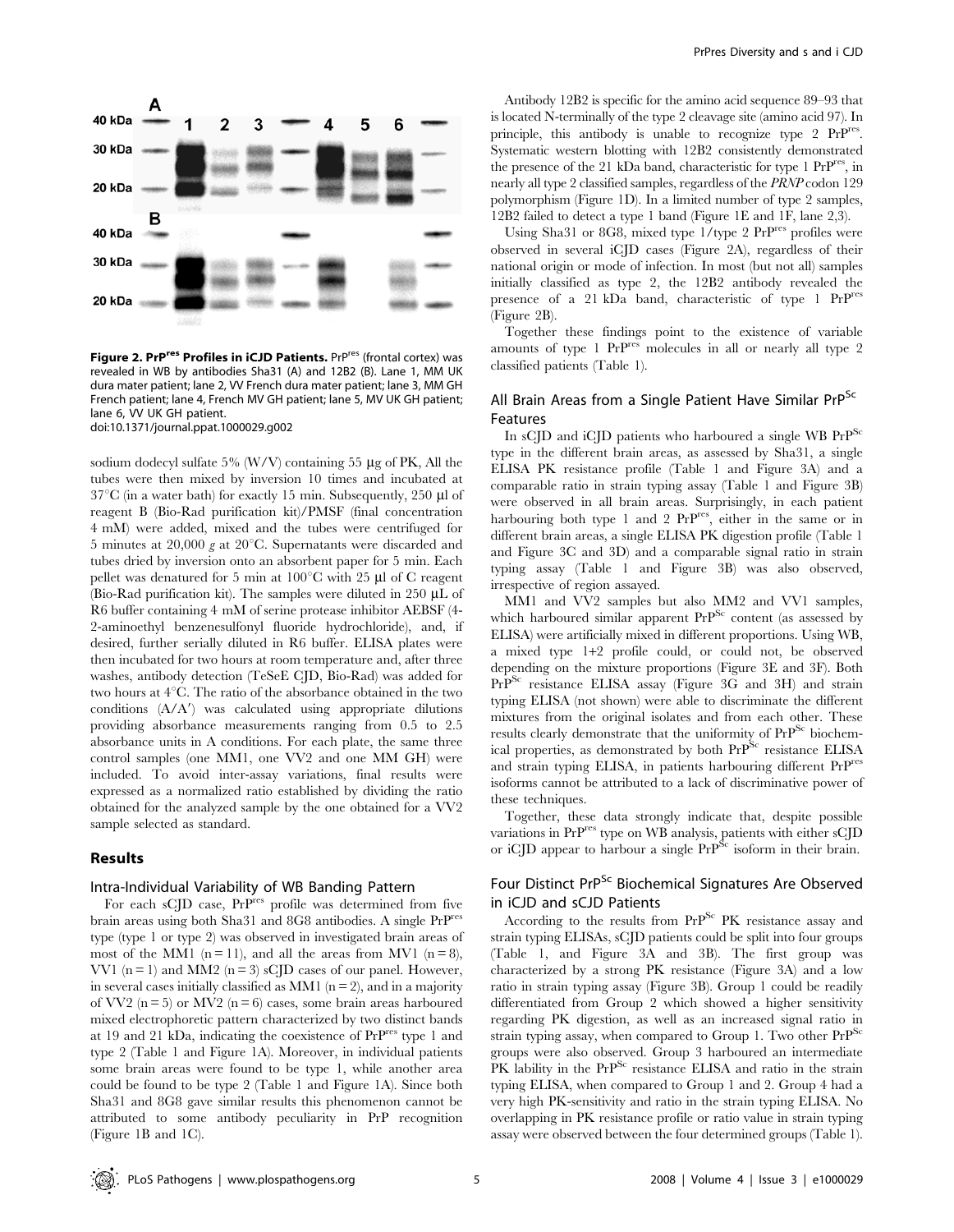

Figure 3. PrPsc PK Resistance and Molecular Strain Variations in sCJD and iCJD Brain Samples. Each investigated brain sample was initially characterized by WB using antibody Sha31. Symbol patterns represent type 1 in white, type 1+2 in grey and type 2 in black. (A) Results from PK resistance ELISA carried out on three different brain areas (cerebellum, caudate nucleus and temporal cortex) from a MM1 (open circles), a VV1 (open triangles), a VV2 (inverted filled triangle) and a MM2 (filled squares) sCJD patient. Values obtained are expressed as percentage of signal obtained with the lowest PK concentration (50 µg/mL). (B) Results from CEA strain typing ELISA (one symbol per patient-3 to 5 different areas by patients). PrP<sup>Sc</sup> signal intensity was measured after PK digestion into two different detergent solutions. Normalized A/A' ratio was calculated for each sample (see Methods section). MM1 and MV1 had a low ratio indicating an absence of alteration of PrP<sup>sc</sup> PK sensitivity linked to the modification detergent digestion conditions. This ratio was higher in MV2, VV2, MV1+2, and VV1+2, while, in the unique VV1 case, an intermediate ratio was observed. In MM2 patients, the huge ratio indicated a strong increase in PK sensitivity by modification of detergent conditions. (C, D) PK resistance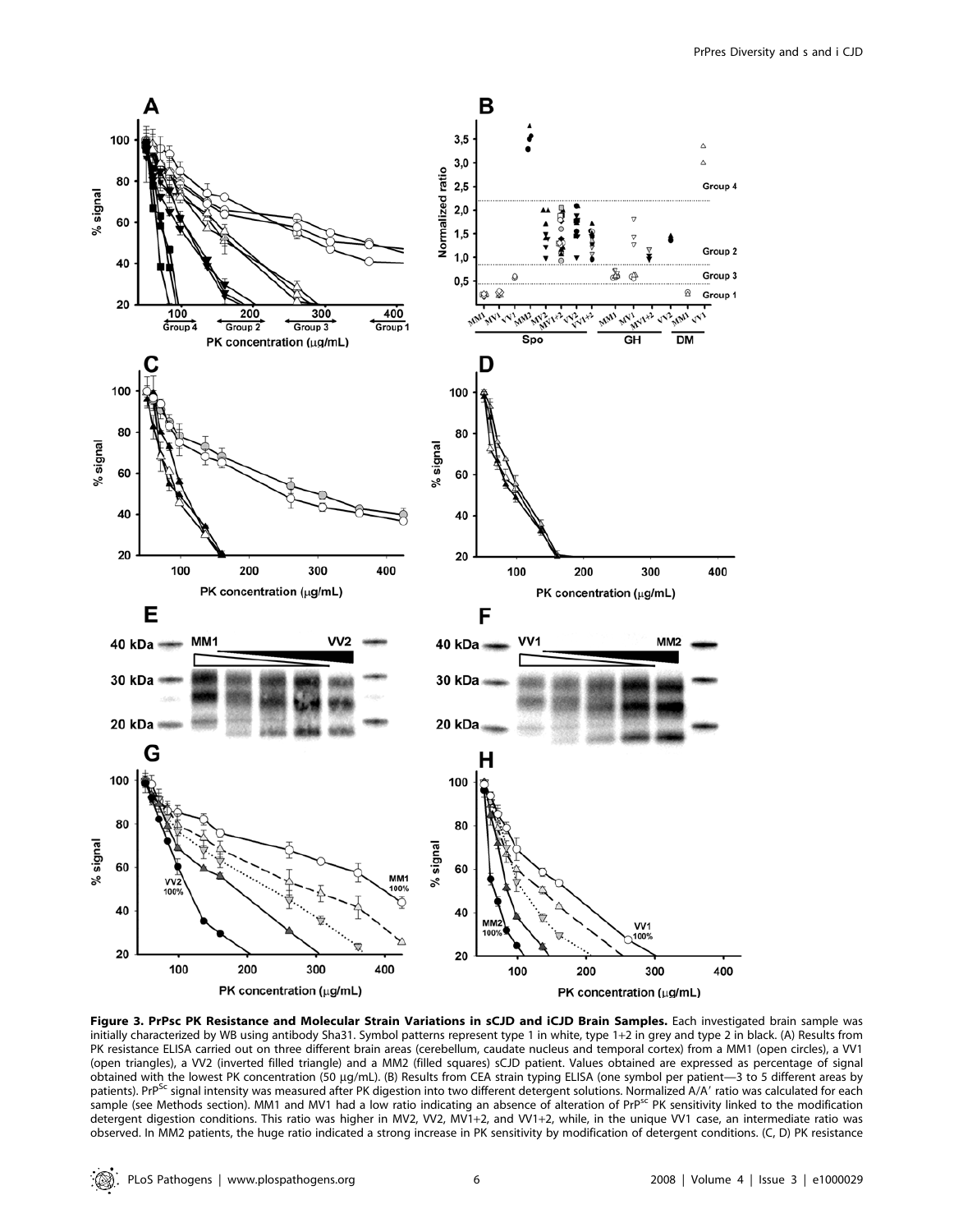assay in three areas from a (C) VV (triangles) or MM (circles) patient and in (D) a MV (triangles) patient harbouring distinct PrP<sup>Sc</sup> WB type in their different brain areas. Artificial mixtures of MM2/VV1 or MM1/VV2 samples were prepared. All homogenates were first equilibrated by dilution into negative brain homogenate to obtain an equal PrP<sup>Sc</sup> signal in ELISA. (E, F) Mixtures were then tested by Western Blot (200 µg PK digestion-Sha31 anti PrP antibody). (E) Lane 1: MM1 100%; Lane 2: MM1 75%/VV2 25%; Lane 3: MM1 50%/VV2 50%; Lane 4: MM1 25%/VV2 75%; Lane 5: VV2 100%. (F) Lane 1: VV1 100%; Lane 2: VV1 75%/MM2 25%; Lane 3: VV1 50%/MM2 50%; Lane 4: VV1 25%/MM2 75%; Lane 5: MM2 100%. (G, H) Same mixtures were tested in the PK resistance ELISA assay. (G) VV2 100% (filled circles), VV2 75%/MM1 25% (filled triangles), VV2 50%/MM1 50% (filled inverted triangles), VV2 25%/MM1 75% (open triangles), MM1 100% (open circles). (H) MM2 100% (filled circles), MM2 75%/VV1 25% (filled triangles), MM2 50%/VV1 50% (filled inverted triangles), MM2 25%/VV1 75% (open triangles), VV1 100% (open circles). doi:10.1371/journal.ppat.1000029.g003

Group1 was composed of sCJD MM and MV patients, harbouring predominantly type 1 PrPres while Group 2 consisted in VV and MV patients harbouring predominantly type 2 or type 1+2 PrPres. Groups 3 and 4 were respectively composed with VV1 and MM2 patients from our sCJD panel.

Striking differences were observed in the PrP<sup>Sc</sup> properties between the different iCJD cases and all four groups relying on  $PrP^{Sc}$  signatures observed in sCJD cases were identified (Table 1, and Figures 3B and 4).

As it might have been expected from sCJD cases observations, Group 1 PrP<sup>Sc</sup> properties was identified in MM1 UK dura mater graft patients ( $n = 2$ ) (Figure 4A) while Group 2 PrP<sup>Sc</sup> features were observed in UK VV2  $(n=2)$  (Figure 4D) and MV2  $(n=1)$ (Figure 4B) GH patients. Surprisingly, a typical Group 2 PrPSc signature was also observed in one out of the three MV1 French GH patients (type 1 in all brain areas). Meanwhile, all investigated MM1 and two out of the three MV1 French GH cases (Figure 4A) harboured identical PrP<sup>Sc</sup> properties than Group 3 sCJD (Figure 4E). Finally, a Group 4 sCJD PrP<sup>Sc</sup> signature (Figure 4F) was observed, using both PrP<sup>Sc</sup> resistance ELISA (Figure 4E) and strain typing ELISA (Figure 3B), in a French dura mater VV1 case  $(n = 1)$ , which harboured a type 1 PrP<sup>res</sup> WB profile in every investigated area.

Taken together, these observations support the concept that, in iCJD patients, variability in the  $PrP^{Sc}$  biochemical properties is not related to the route of infection or the PRNP codon 129 genotype. It also indirectly suggests that the range of different PrP<sup>Sc</sup> properties observed in iCJD might be related to those in the source of infection (likely to have been a sCJD case).

### **Discussion**

## Coexistence of Different PrP<sup>res</sup> Types in the Same Subject

In this study, detection, by WB, of the coexistence of two PrPres types in about 30% (13/41) of cases is consistent with already published data [12,14]. This observation could suggest the existence in brain from a single patient of different abnormal PrP species. Although two main PK cleavage sites are associated with  $Pr^{res}$  type 1 and type 2 (respectively amino acid 82 and 97), N-terminal sequencing revealed in all investigated cases the presence of a whole spectrum of overlapping cleavage sites. Moreover in a part of investigated cases this technique demonstrated the presence (i) of variable but consistent level of type 1 PrPres in patients classified type 2 using WB and (ii) in some patient classified type 1, of low amount of type 2  $PrP<sup>res</sup>$  [10]. These observations could suggest that, rather than a pure type 1 or type 2 PrP<sup>res</sup>, PK digestion of a PrP<sup>Sc</sup> specific conformer generate variable mixture of PrPres fragments (with presence of dominant or sub dominant type 1 or type 2 PrPres), which WB usually failed to reveal accurately because its intrinsic technical limits [14]. Antibodies either harbouring higher affinity to PrP (like Sha31) [18] or probing specifically type 1 PrP<sup>res</sup> (like 12B2) [20], now allow a better perception of such mixture. However, investigations

carried out using artificial mixture of type 1 and type 2 brain homogenate, even using high affinity anti-PrP antibodies, clearly indicate the current limits of WB discriminative power [14]. Together, these data suggest that WB analysis of PrPres on its own could be misleading for adequate discrimination between  $PrP^{Sc}$ variants in CJD.

Both PrP<sup>Sc</sup> PK resistance ELISA and strain typing ELISA are based on the characterization the N terminal part of the  $Pr^{Sc} PK$ digestion either by increasing PK amount or modifying detergent conditions. While WB profile could be compared to a snapshot picture of PrPres fragments generated by PK digestion process, these assays reflect the dynamics of the PK cleavage rather than its final result (different forms of PrPres). Consequently they could provide different but also more accurate perception of the PrP<sup>Sc</sup> conformers.

Our findings from the  $PrP^{Sc}$  capture immunoassays clearly indicate that in a single patient, irrespective of brain area, sCJD associated PrPSc displays uniform biochemical properties, regardless of the regional variation of type 1 and type 2 isoforms determined by WB. Such findings support the idea of the presence of a specific TSE agent in each brain and the accumulation of a single associated PrP<sup>Sc</sup> conformer.

#### sCJD Classification

Because the limited size of our cohort of cases, an in depth comparison between the  $PrP^{Sc}$  signature (as established in this study) and the Parchi classification system is not possible.

However, despite this limitation, two major groups were identified in our panel according to the  $PrP^{SC}$  properties. The first major group was constituted with patients harbouring a highly PK resistant PrP<sup>Sc</sup> (MM1 and MV1 patients). The second group included patients harboring a PK labile  $Pr^{Sc}$  (VV2 and MV2 patients). Using both lesion profile and clinical parameters [2], two major forms of sCJD are commonly recognized. The first sCJD form, named ''classical'', is characterized by a ''rapid evolution'' (usually around 4 months), and affects most of the MM1 and MV1 patients. The second sCJD form, named ''atypical'', affects VV2 and MV2 with a longer symptomatic evolution (usually longer than 6 months) and a late dementia. Despite inter-individual variations, sCJD Groups 1 and 2, as we defined them on biochemical criteria were consistent with this classification.

Both VV1 and MM2 sCJD cases are extremely rare; they respectively represent 1% and 4% of the identified sCJD cases. According to the literature, these patients have clinical features and lesion profiles that are very different from other sCJD patients [2]. However, in our study as in previously published studies, WB did not identify any distinct biochemical difference from other type 1 and type 2 cases. In contrast, both the strain typing ELISA and PrP<sup>Sc</sup> resistance assays clearly differentiated these cases from Group 1 and Group 2 cases. This finding, which is consistent with clinico/pathological observations carried out in patients, could indicate that there are indeed differences in  $Pr^{Sc}$  that distinguish these VV1 and MM2 cases from other sCJD groups.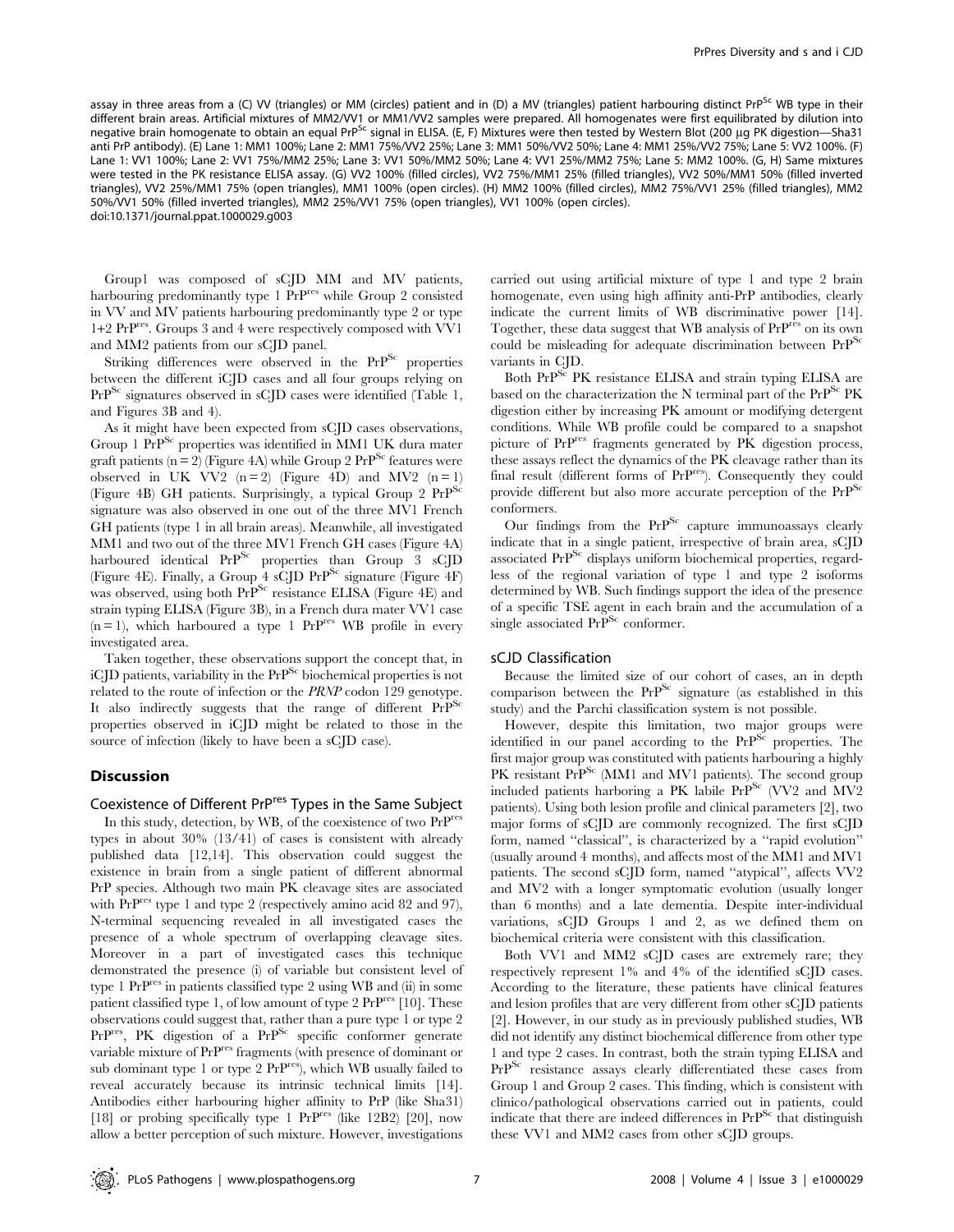

Figure 4. PK Resistance ELISA in Frontal Cortex from sCJD and French or UK iCJD (Growth Hormone and Dura Mater Cases). sCJD (solid line) and i-CJD (dashed line) frontal cortex samples were investigated by PK resistance assay. (A) MM1 sCJD cases (open circles, hexagons and squares), MM1 iCJD UK dura mater cases (open diamonds), MM1 French GH cases (open triangles). (B) MV2 sCJD cases (filled circles, hexagons and squares) and MV2 UK GH case (filled triangles). (C) MV1 sCJD (open circles, diamonds and squares) and MV1 French GH (open triangles) cases. (D) VV2 sCJD (filled circles and hexagons) and VV2 UK GH (filled triangles) cases. (E) VV1 sCJD case (open circles) and VV1 dura mater French case (open triangles). (F) MM2 sCJD cases (filled circles and triangles). doi:10.1371/journal.ppat.1000029.g004